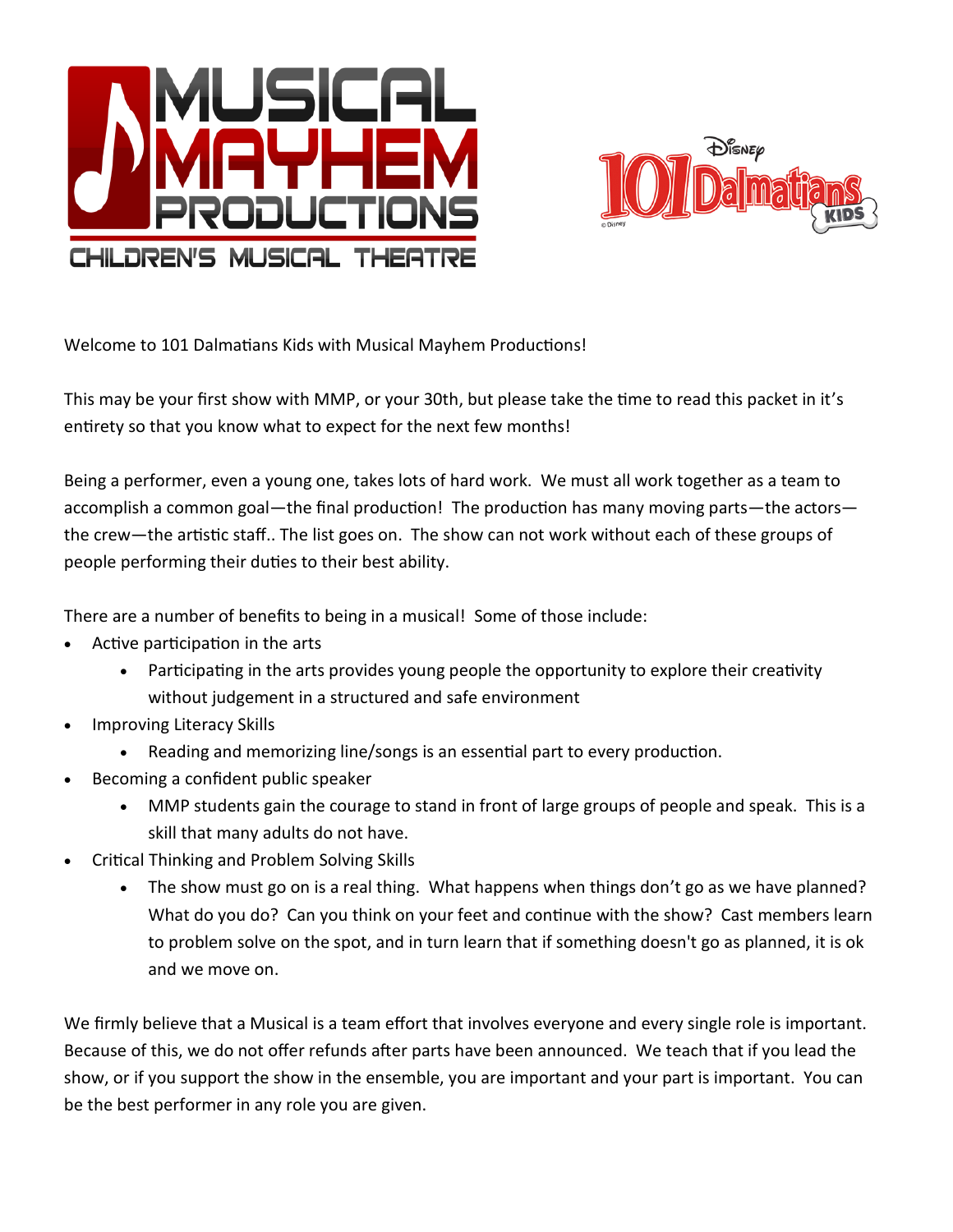As with any group activity, every participant has responsibilities Please look over the following items to make sure you and your child feel you can honor the commitment to being a part of a show.

## **Attendance:**

Attached to this is a basic rehearsal schedule for the show. Please look over it closely to make sure your child has minimal conflicts with the rehearsal process and zero conflicts with tech week and show dates. If there are conflicts, please let the production team know as soon as possible by filling out a conflict form in the office. Students are expected to attend all rehearsals they are called for unless a prior approval has been given. Failure to do so may result in dismissal from the show

## **Rehearsals:**

Rehearsals are held at MMPs rehearsal studio. Students should bring their scripts, a pencil, water, and wear appropriate shoes and clothing for movement. Tech rehearsals the week of the show will take place at the performance venue and are mandatory. Also please make sure you have arranged for your child to be picked up on time from each rehearsal. We do not allow any food during rehearsals. Please do NOT send your child with a snack.

## **Homework:**

Students will have homework for the show, including memorizing lines and songs, rehearsing dances, researching their character, etc. Work with your child to create a schedule so that they have time to finish both their school homework and their homework from the show.

## **Attitude:**

The rehearsal room and theatre are safe spaces where young people can take positive risks and be themselves without the fear of being laughed at or alienated. This principle is essential to artistic growth and exploration. Participants are expected to respect these principles and are encouraged to remember it themselves when trying new things.

## **Volunteering:**

The most important thing you can do to help us with the musical is make sure your child commits to everything listed above. If you want to volunteer additional time or resources to the production, simply drop us a note with your name and we will contact you if assistance is needed.

Finally, please remember a musical is a living, breathing entity. Things don't always go exactly as planned, so changes in the plan will be made throughout the rehearsal process. We promise to give you as much advanced notice as possible on all changes that arise.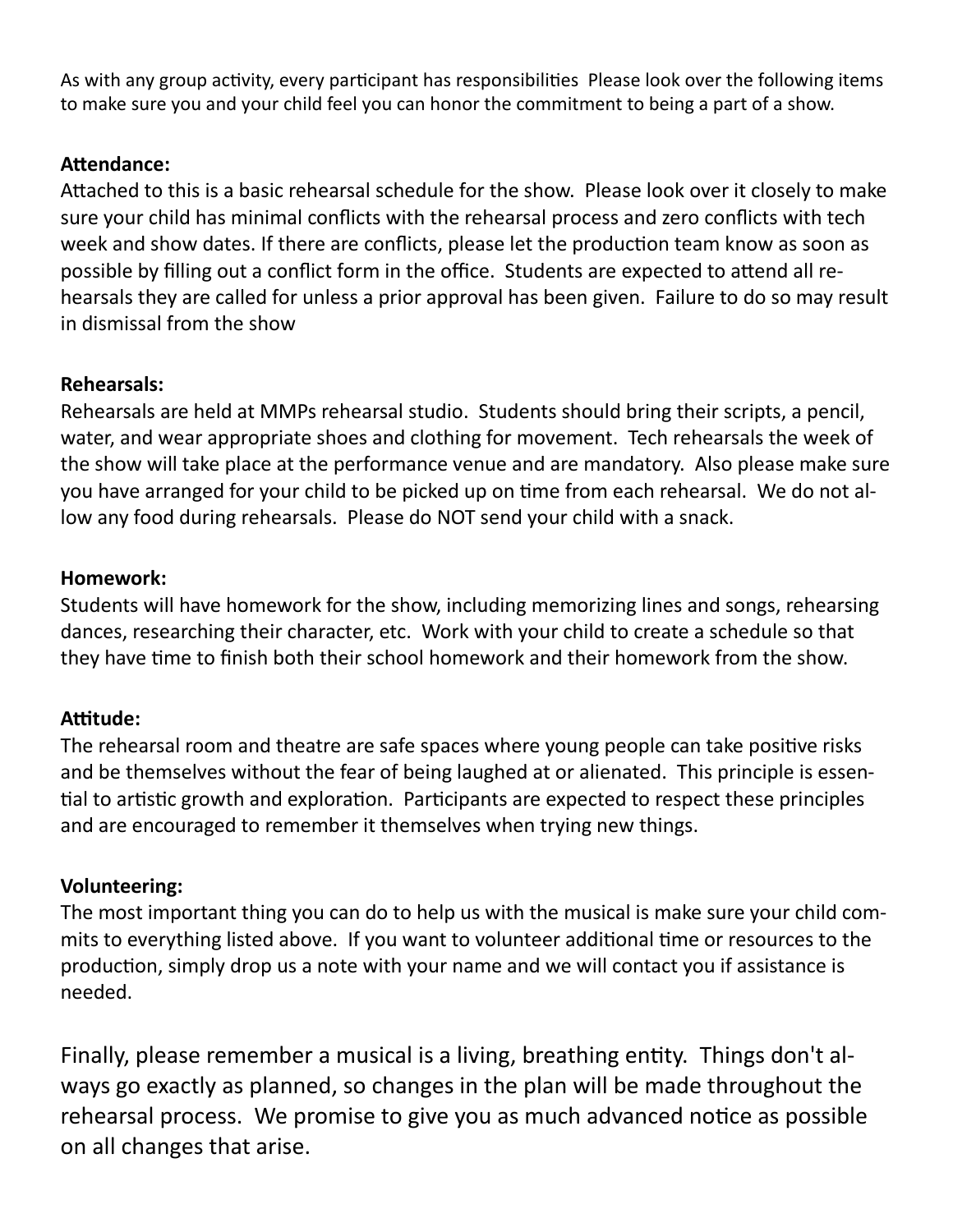#### **Tuition**

Tuition for Broadway Junior workshops is \$249

\$124.50 is due at the time of registration and is non -refundable and non-transferable Refunds on additional monies paid are offered only before casting is announced. We believe every role is crucial to a shows success and do not encourage parts shopping

#### **Rehearsals**

Please note: Rehearsals are closed to parents. You can check in through the windows, or by listing in the lobby but please do not enter the rehearsal room as it disrupts the learning process. Rehearsals have three parts—Blocking, Dance and Singing. In this program, we cover each of these things every day. We also review what we have learned so far every class. This course is all about repetition.

#### **Conflicts**

If you have any conflicts, please fill out a conflict notice at the front desk and turn it in to any staff member. Failure to attend a rehearsal may result in you not being in that scene or song. The only time conflicts will not be accepted is during Tech Week

#### **Schedule**

For this program, everyone is called to every rehearsal.

#### **Dress Code**

Cast members are required to wear appropriate clothing to ALL rehearsals. Failure to do so may result in not being able to participate. Snug fitting shirts, pants or shorts are acceptable. NO JEANS ALLOWED. No skirts, strapless shirts, or dressed are allowed (shorts underneath make dresses and skirts and option). You must be able to move in anything you wear.

#### **BLACK Jazz shoes are REQUIRED for all rehearsals and Shows.**

If you do not yet have Jazz shoes, you will be asked to remove your street shoes and participate in your socks. Starting the second week of rehearsals, if you do not bring your jazz shoes, you will not be allowed to participate in that rehearsal.

#### **Ticket Requirement**

Each participant is required to sell 6 tickets at \$10 each. These tickets will be prepulled for you to pick up in the office. Each person will have tickets for each show in their envelope, but those tickets are able to be traded for different days. We simply pull tickets for each show so that everyone has the opportunity to attend each show.

#### **Costumes**

All costumes will be provided by Musical Mayhem Productions and will remain the property of Musical Mayhem Productions. MMP does not provide shoes or tights for the production. If specialty shoes and/or tights are required, you will be notified. Each cast member will also need to wear a changing leotard, shorts and a tank top, or a swimsuit during the performances. Dressing rooms may not be used and they will need to change in front of others.

**Discounts for dance wear can be found at the front desk from www.discountdance.com Use teacher code TP70063 to save 10% on your first purchase and 5% on future purchases**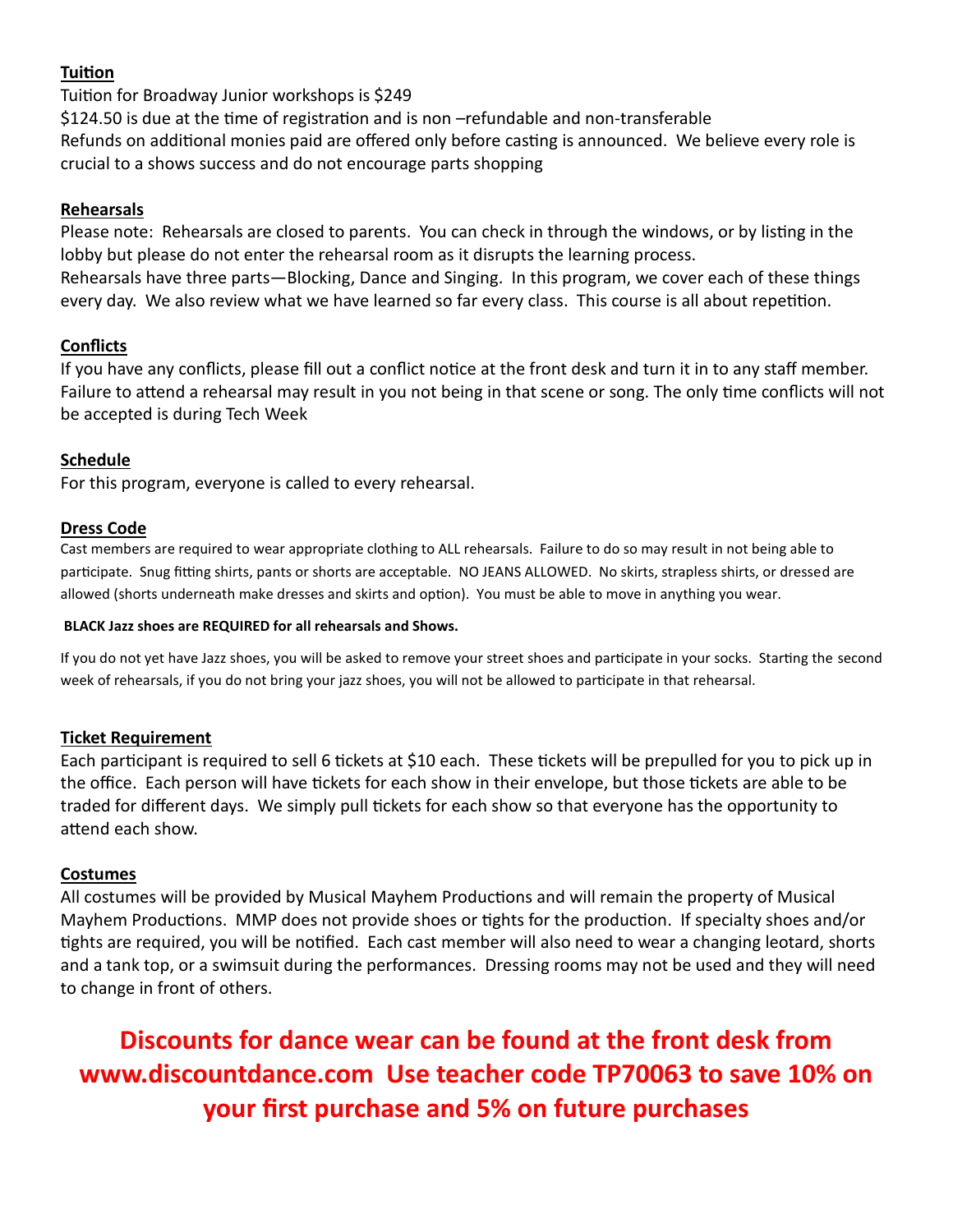# **Tech Week and Performances**

Tech Week is the week our show opens. It is imperative that all cast members are there for these rehearsals as it is our only time to work on the stage before we open. Tech week rehearsal are closed to parents, friends, and other family members. Please send your child with a snack and a labeled water bottle

Performances have a call time and a show time. The call time is when all cast members need to arrive. Audience members (including parents) will not be allowed in the theater until the doors open 30 minutes before showtime. Seating is on a first come, first serve basis. Tickets are required for anyone watching the show. If you are in a seat, you need a ticket. Children 2 and under are free only when sitting on a lap. The line generally begins forming one hour before showtime. If you have special seating requirements for a certain show (wheelchairs, walkers, etc) please inform us before we open the doors so that you can be accommodated. **If you do have a special seating requirement, we will only be able to hold a seat for that one person and one guest. If we are in a venue with no stairs and moveable chairs, we will not take seating requests as all seats and locations are accessible.** 

The cast will be released one group at a time and their program assistant will walk them to a designated pickup area.

# **Auditions**

All cast members will be required to audition. We do this mainly to teach the audition process and to properly cast the show. The main objective is to HAVE FUN! Everyone will be in the show, no matter what! Remember that everything is an audition. Inappropriate behavior and being disrespectful to fellow cast members will have an impact on your audition.

**Vocal Auditions**—We will teach the song in class on the first day, and then break into smaller groups. Each group sings together and then we will ask if anyone would like to sing by themselves. Most choose to sing alone, or with a buddy. Some do not and that is ok!

**Dance auditions** will be taught – there is no need to prepare a combination

# **Casting**

We will announce casting on the first day following auditions. No refunds will be given after casting is announced. There are many factors that go into casting a show. Think of it as a big puzzle and everyone has to fit. Our creative team works hard to make sure the puzzle fits! No matter the role, each cast member is vital to the success of the production.